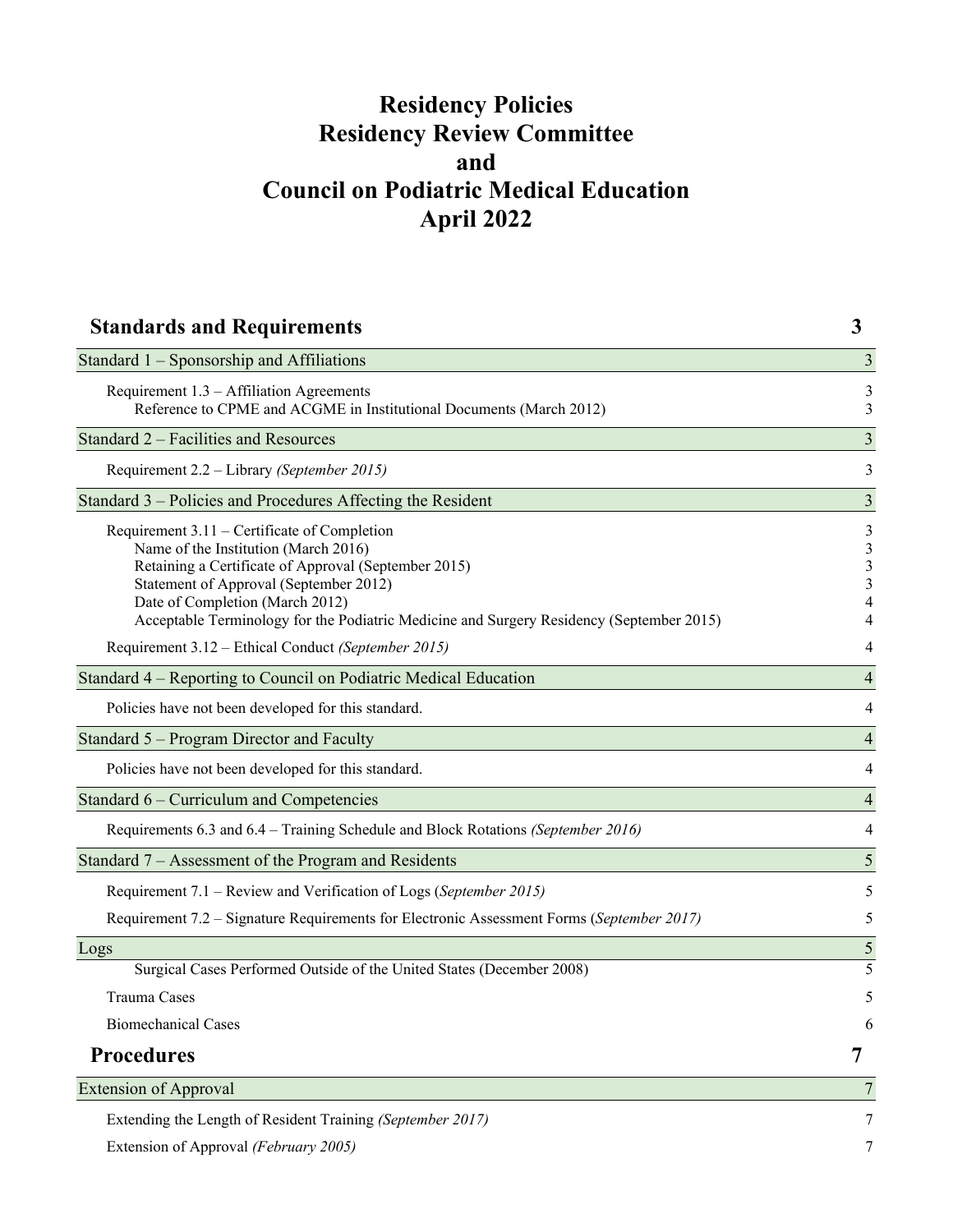| <b>Inactive Programs and Positions</b>                                                                                                                                                                                                                   |                       |
|----------------------------------------------------------------------------------------------------------------------------------------------------------------------------------------------------------------------------------------------------------|-----------------------|
| Period of Inactive Residency Positions (September 2017)                                                                                                                                                                                                  |                       |
| Inactive Status for Provisionally Approved Programs (October 2012)                                                                                                                                                                                       | 7                     |
| Programs that Have Reached End of Their Approval Period (February 2005)                                                                                                                                                                                  | 7                     |
| One–time Certificate Requests                                                                                                                                                                                                                            | 8                     |
| One–Time Certificate Requests (September 2012)<br>One-time PMSR Certificate (September 2017)<br>One-time PMSR/RRA Certificate                                                                                                                            | 8<br>8<br>8           |
| Program Reclassification                                                                                                                                                                                                                                 | 8                     |
| Programs reclassifying from a 48-Month to a 36-Month Curriculum (March 2016)                                                                                                                                                                             | 8                     |
| Programs with a 48-Month Curriculum (March 2012)                                                                                                                                                                                                         | 8                     |
| <b>Resident Transfer</b>                                                                                                                                                                                                                                 | 9                     |
| Internal Resident Transfer<br>From PMSR/RRA to PMSR (October 2012)<br>From PMSR to PMSR/RRA (April 2012)<br>Resident Transfer in the Third Year (April 2022)<br>Program Directors Must Provide Completed Assessments for Transfer Residents (April 2022) | 9<br>9<br>9<br>9<br>9 |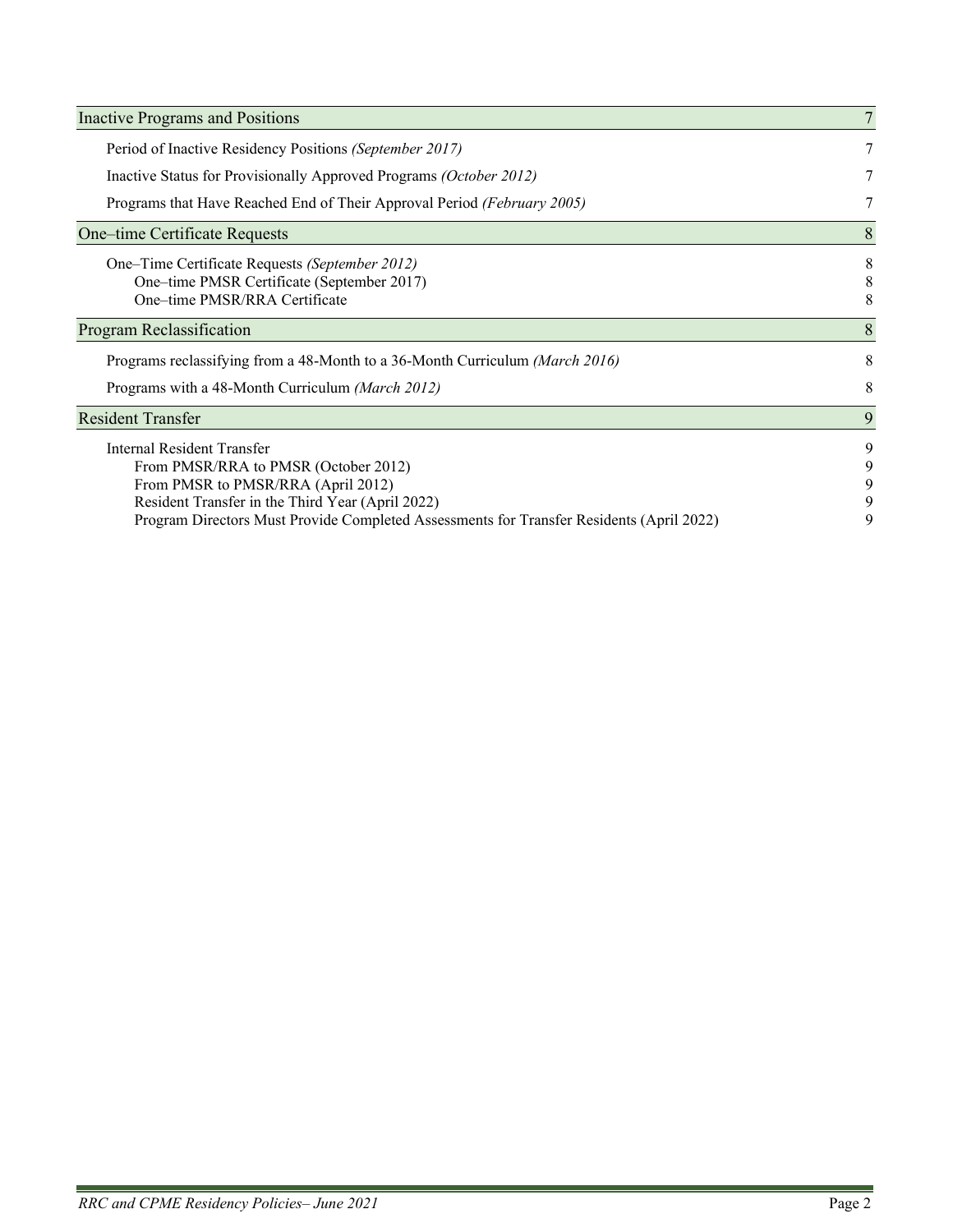# **Standards and Requirements**

## **Standard 1 – Sponsorship and Affiliations**

### <span id="page-2-2"></span><span id="page-2-1"></span><span id="page-2-0"></span>**Requirement 1.3 – Affiliation Agreements**

### <span id="page-2-3"></span>*Reference to CPME and ACGME in Institutional Documents (March 2012)*

If an institution sponsors programs with ACGME approval and a program(s) with CPME approval, then a form can be included in the residency manual stating the following: This acknowledges that the PMSR program is approved by the Council on Podiatric Medical Education (CPME). All references to the Accreditation Council for Graduate Medical Education (ACGME) throughout documents referring to the training of podiatric residents shall infer the program is approved by CPME and must follow the standards and requirements of CPME.

## **Standard 2 – Facilities and Resources**

### <span id="page-2-5"></span><span id="page-2-4"></span>**Requirement 2.2 – Library** *(September 2015)*

A physical library is not required if the institution affords residents adequate access to online resources.

# **Standard 3 – Policies and Procedures Affecting the Resident**

### <span id="page-2-7"></span><span id="page-2-6"></span>**Requirement 3.11 – Certificate of Completion**

### <span id="page-2-8"></span>*Name of the Institution (March 2016)*

The certificate must identify the sponsoring institution. The name of the institution may not in any manner include a reference to the residency (e.g. the Residency Program of Saint Servatus).

### <span id="page-2-9"></span>*Retaining a Certificate of Approval (September 2015)*

A resident may retain a certificate issued for training completed (e.g., RPR, POR, PPMR, PSR-12, PSR-24, PM&S–24, PM&S–36, and/or PMSR) when this training is counted towards the requirements of a new program into which the resident has transferred.

### <span id="page-2-10"></span>*Statement of Approval (September 2012)*

A seal or a stamp, even with the full statement of approval "Approved by the Council on Podiatric Medical Education" is not acceptable; the statement of approval must be a printed part of the document.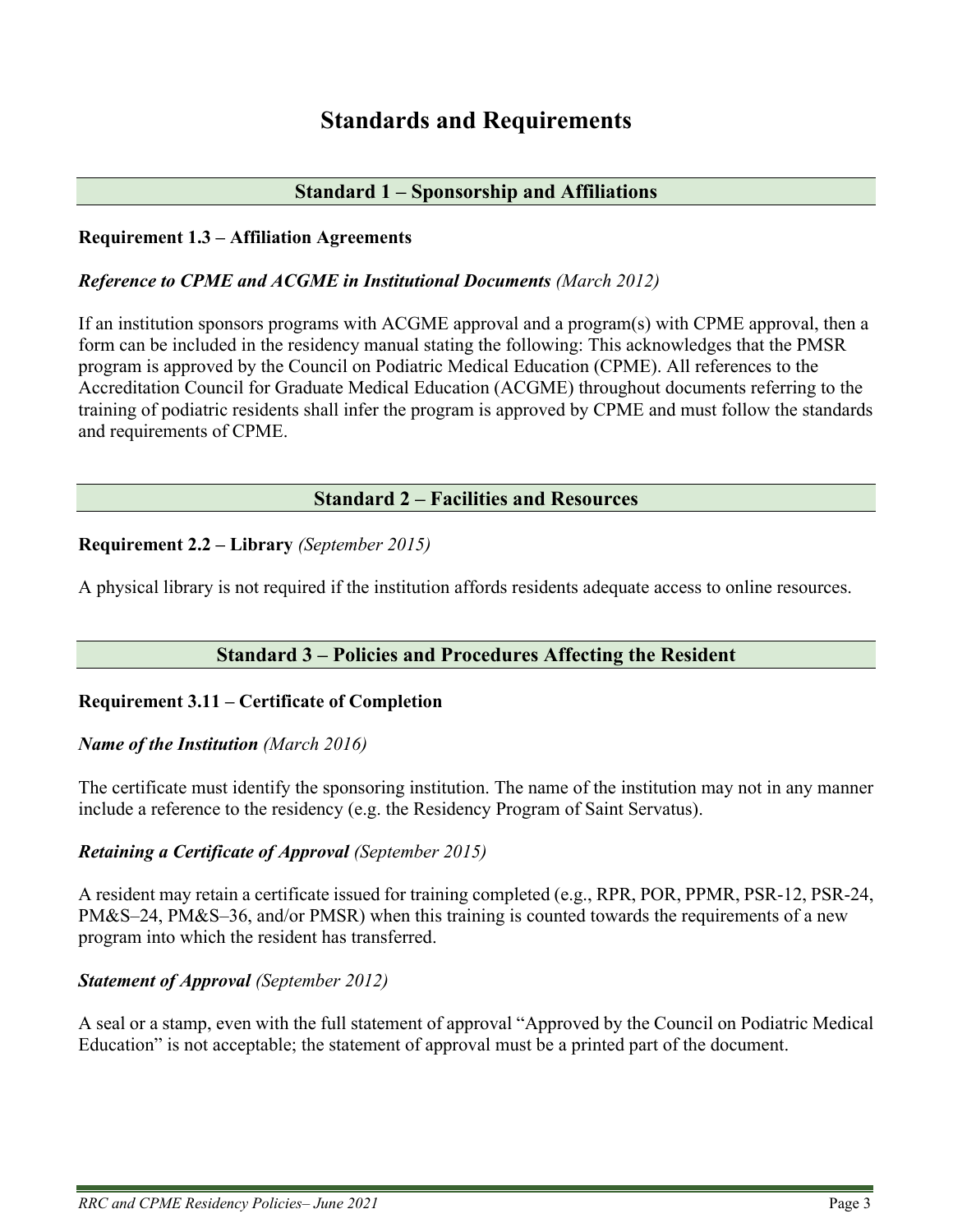## <span id="page-3-0"></span>*Date of Completion (March 2012)*

The date on the certificate should be the actual completion date; however, the certificate may include the date range of the resident's time in the program. In the case of transfer residents, the date range may not include training provided at other programs.

### <span id="page-3-1"></span>*Acceptable Terminology for the Podiatric Medicine and Surgery Residency (September 2015)*

- The certificate must state the proper name of the program **Podiatric Medicine and Surgery Residency**. PMSR and Podiatric Medical and Surgical Residency are unacceptable.
- If the program offers the added credential (RRA), the following criteria applies:
	- o The institution must issue a single certificate; a second RRA only certificate is not acceptable.
	- o RRA must be identified as **Reconstructive Rearfoot/Ankle Surgery.**
	- o The use of "and" instead of "/" (e.g. Rearfoot and Ankle) is unacceptable.
	- o The program must be identified either as **Podiatric Medicine and Surgery Residency with the added credential in Reconstructive Rearfoot/Ankle Surgery** or **Podiatric Medicine and Surgery Residency with Reconstructive Rearfoot/Ankle Surgery.** These are the only acceptable forms of identifying the PMSR/RRA on the certificate of completion.

### <span id="page-3-2"></span>**Requirement 3.12 – Ethical Conduct** *(September 2015)*

Ethical conduct extends beyond the residency program to include conduct between residency programs, the respective faculty, residents, and affiliated training sites and without detriment to the well–being of the podiatric profession as a whole.

### **Standard 4 – Reporting to Council on Podiatric Medical Education**

<span id="page-3-4"></span><span id="page-3-3"></span>**Policies have not been developed for this standard.**

### **Standard 5 – Program Director and Faculty**

<span id="page-3-6"></span><span id="page-3-5"></span>**Policies have not been developed for this standard.**

### **Standard 6 – Curriculum and Competencies**

### <span id="page-3-8"></span><span id="page-3-7"></span>**Requirements 6.3 and 6.4 – Training Schedule and Block Rotations** *(September 2016)*

Programs must abide by the training schedule and residents should not be removed from scheduled rotations to cover other cases/rotations.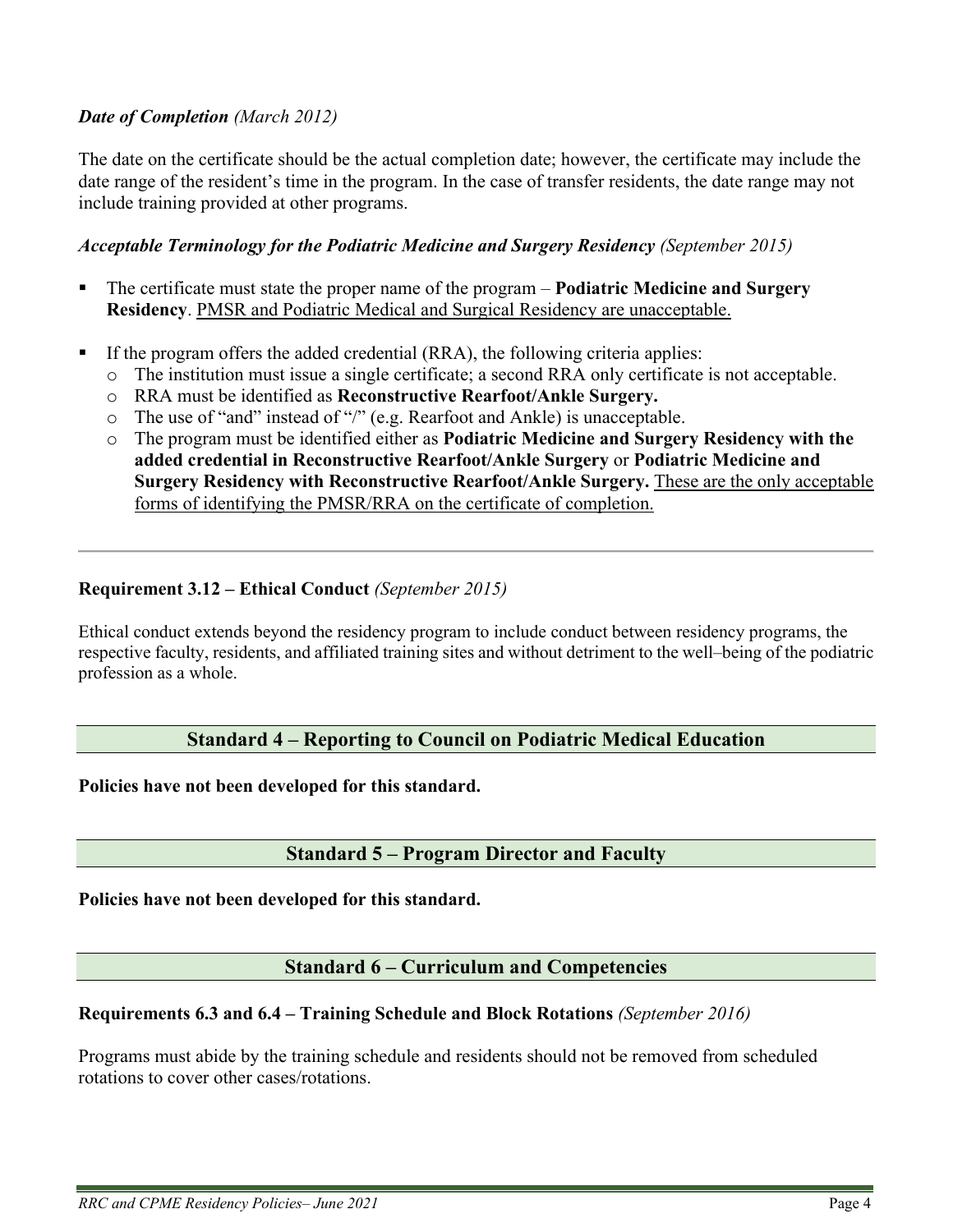# **Standard 7 – Assessment of the Program and Residents**

## <span id="page-4-1"></span><span id="page-4-0"></span>**Requirement 7.1 – Review and Verification of Logs** (*September 2015)*

It is the responsibility of the program director to perform the function of review, evaluation, and verification of resident logs. An assistant director may review logs, but may not verify logs.

## <span id="page-4-2"></span>**Requirement 7.2 – Signature Requirements for Electronic Assessment Forms** (*September 2017)*

Programs that utilize electronic assessment forms must demonstrate review by the faculty, resident, and program director. Review may be demonstrated by electronic logs and/or attestations confirming review by faculty, residents, and the program director.

**Logs**

### <span id="page-4-4"></span><span id="page-4-3"></span>**Surgical Cases Performed Outside of the United States** (December 2008)

Surgical cases may be logged as category 6, Other Procedures. These procedures cannot be counted toward the minimum procedure requirements, but will allow residents to have these procedures in their logs for future reference.

# **Logging Tele-Health Visits** (*March 2021*)

Telehealth visits should be appropriately logged as problem focused H&Ps or other clinical experiences in category 6.

### <span id="page-4-5"></span>**Trauma Cases**

The RRC has adopted the following related to trauma cases:

- This activity includes resident participation in the evaluation and/or management of patients who present immediately after traumatic episodes.
- **Trauma cases may be related to any procedure**
- Only one resident may take credit for the encounter
- Medical histories and physical examinations are components of trauma cases and can be counted towards the volume of required cases
- At least 25 of the 50 required trauma cases must be foot and/or ankle trauma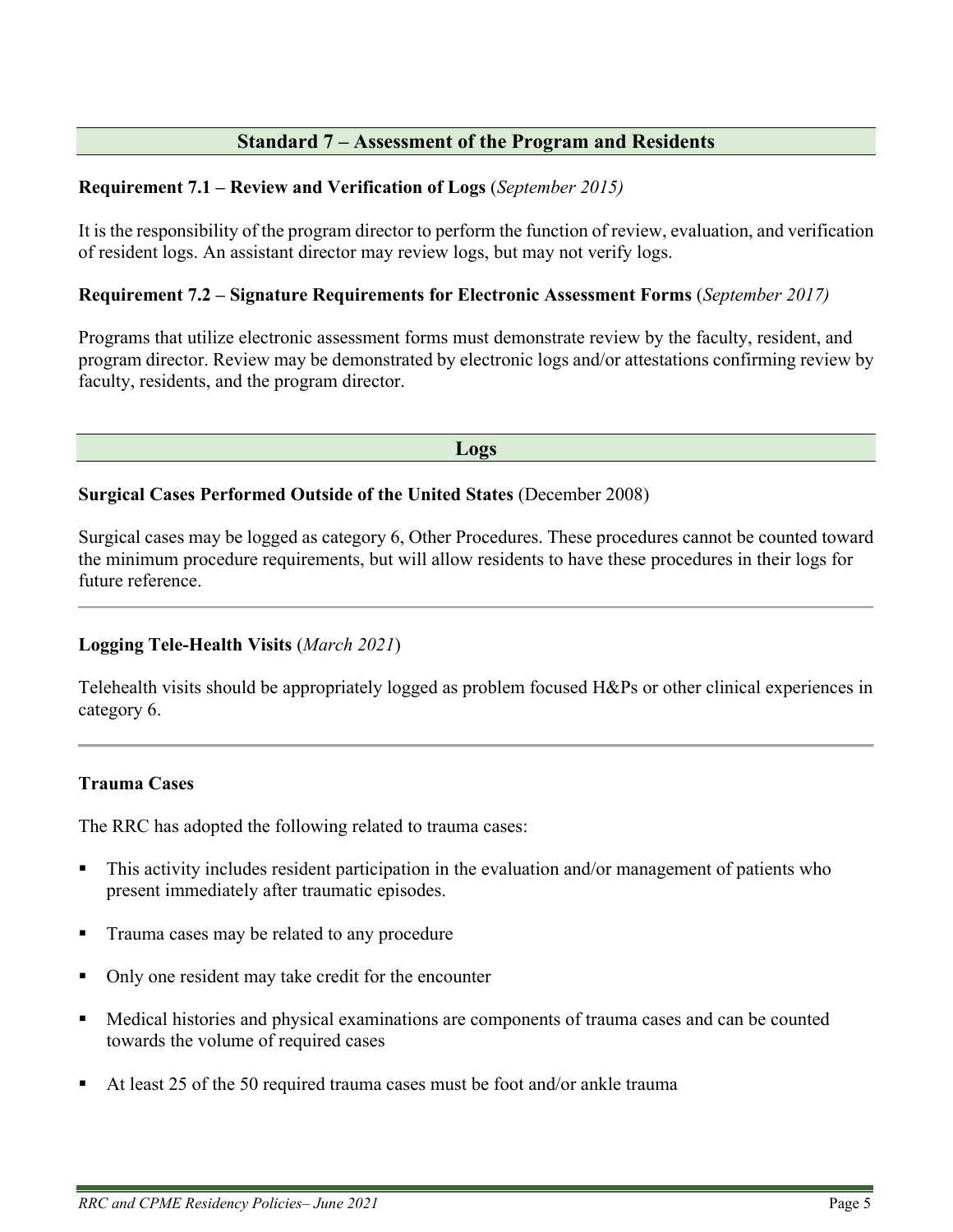- Surgical management of foot and ankle trauma may count towards 25 of the 50 trauma cases even if the resident is active only in the immediate perioperative care of the patient. This data may be counted as both a surgical case and a trauma case by one resident or one resident may log the surgery and one resident may log the trauma
- The resident must participate as first assistant for the surgery to count towards the requirement

### <span id="page-5-0"></span>**Biomechanical Cases**

- Patient encounters such as taping and padding, orthotics, prosthetics, and other biomechanical experiences that do not include a biomechanical examination and gait analysis are not counted as biomechanical cases.
- Gait analysis may range from basic visual gait analysis to complex computerized gait analysis. An interpretation of the gait analysis must be documented.
- **Treatment plans must be justified and supported by findings of the biomechanical exam.**
- The treatment plan must address the identified pathology.
- A biomechanical case is identified as procedure code 7.1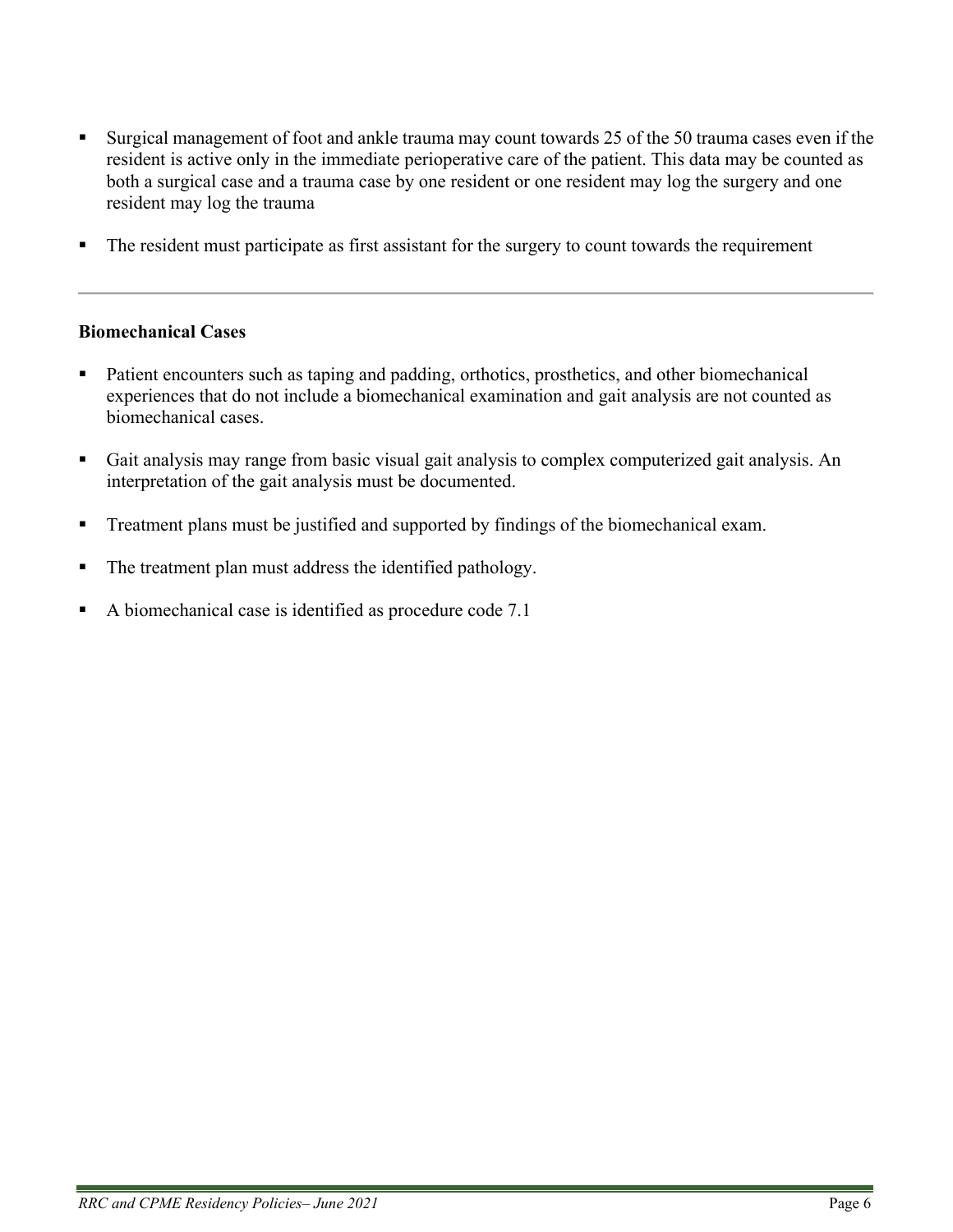# **Procedures**

# **Extension of Approval**

# <span id="page-6-2"></span><span id="page-6-1"></span><span id="page-6-0"></span>**Extending the Length of Resident Training** *(September 2017)*

Institutions extending resident training must provide a resident contract for that extended time of training that includes information related to resident compensation and liability coverage.

Programs must submit a fee for a one-time increase in positions, a schedule of training, and plan for remediation specific to the situation or institution issue (e.g. competence, low volume of available procedures, poor logging by the resident, etc.)

## <span id="page-6-3"></span>**Extension of Approval** *(February 2005)*

RRC will consider extensions of approval on a case-by-case basis. A six-month extension may be granted with an additional extension possible depending on the approval status of the program and the documentation provided by the sponsoring institution.

# **Inactive Programs and Positions**

## <span id="page-6-5"></span><span id="page-6-4"></span>**Period of Inactive Residency Positions** *(September 2017)*

Inactive positions and programs may be inactive for a period of up to three years. However, inactive programs must provide a progress report prior to restarting the program. The report should include any significant changes to the program (i.e. loss or addition of affiliated training sites, faculty, or case load), copies of new affiliation agreements, revised training schedule, and curriculum.

### <span id="page-6-6"></span>**Inactive Status for Provisionally Approved Programs** *(October 2012)*

A residency or position(s) in a provisionally approved residency that is temporarily inactive will be considered eligible for continued approval for a period not to exceed two years immediately following the granting of provisional approval by the Council. A residency that is not reactivated within two years must follow the application procedures for new programs if and when training is reinitiated. If a residency position(s) is not reactivated within two years, the sponsoring institution must submit CPME/RRC form 345, *Application for Increase in Positions*, and the application fee if and when the position(s) are to be reactivated. (An inactive program or position is one in which funding, staffing, or available training resources have been interrupted or in which a suitable or interested candidate for the residency has been unavailable.)

Institutions with inactive, approved programs are required to submit annual report forms and annual assessment fees throughout the recognized period of inactivation.

# <span id="page-6-7"></span>**Programs that Have Reached End of Their Approval Period** *(February 2005)*

RRC will not consider extensions of approval for inactive programs that have reached the end of their approval period.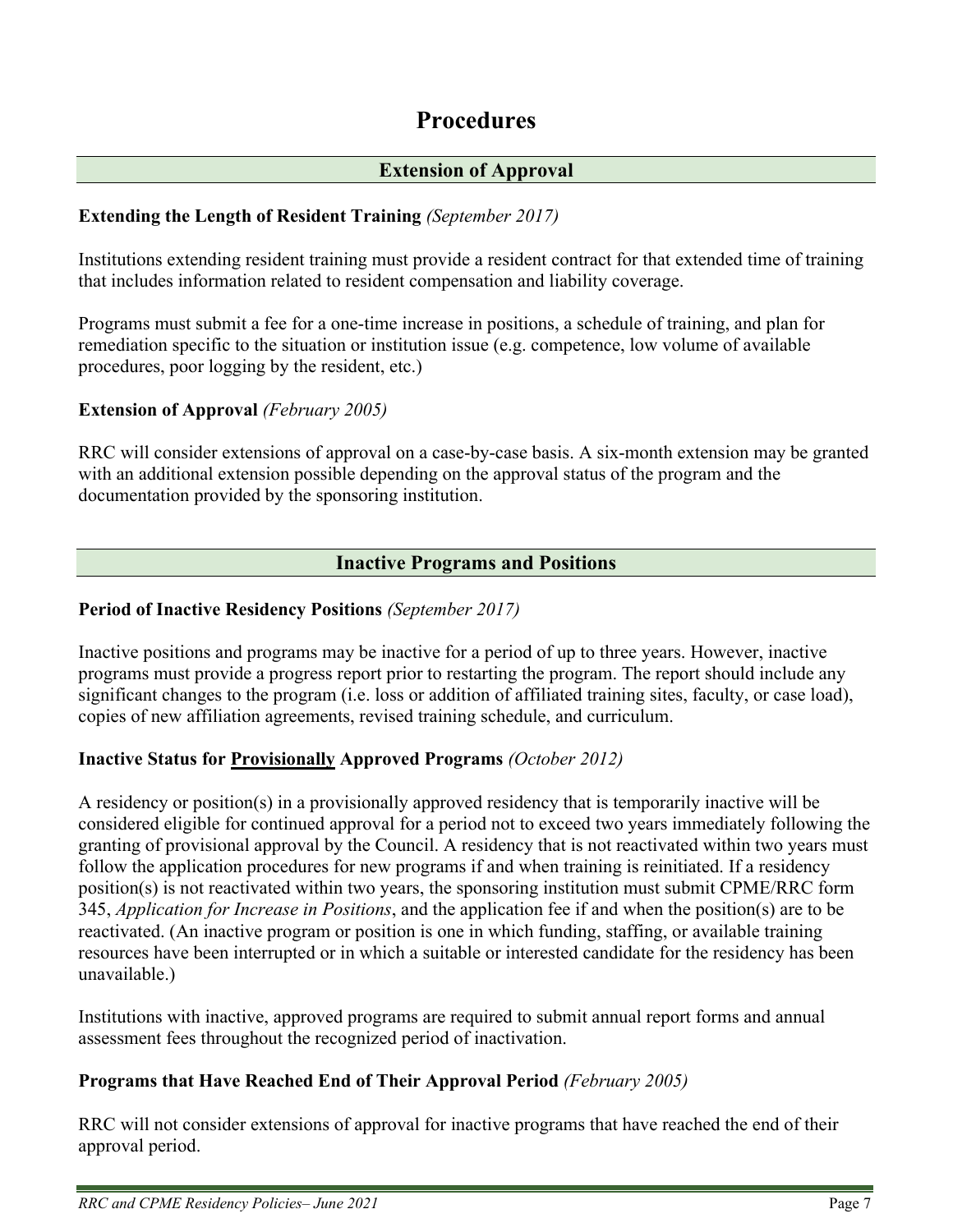# **One–time Certificate Requests**

### <span id="page-7-1"></span><span id="page-7-0"></span>**One–Time Certificate Requests** *(September 2012)*

Institutions that sponsor podiatric residency programs may request a one-time certificate for a resident in either PMSR or PMSR/RRA (48-months only).

### <span id="page-7-2"></span>*One–time PMSR Certificate (September 2017)*

- A resident in a PMSR/RRA who cannot complete the RRA requirement
- A resident in a PMSR or PMSR/RRA that requires 48 months to complete who only completes 36 months of training.
- The request for a one-time PMSR certificate must include an attestation from the resident confirming acceptance of the PMSR certificate and an explanation as to why the request was made. The request must be made by January 30 of the training year to allow for sufficient review. The requests will be reviewed by the RRC chair who has the option to send the request to the Committee for further consideration. Programs will be monitored to ensure that these requests are not a common occurrence.

### <span id="page-7-3"></span>*One–time PMSR/RRA Certificate*

A resident in a PMSR/RRA that requires 48 months to complete who only completes 36 months of training.

### **Program Reclassification**

### <span id="page-7-5"></span><span id="page-7-4"></span>**Programs reclassifying from a 48-Month to a 36-Month Curriculum** *(March 2016)*

Program reducing the length of training from 48 to 36 months are not required to have prior approval from the Council. However, and institution must submit a notice to the Council within 30 days of the change. The letter must include the reason for reducing the length of training and the institution must provide a revised training schedule and letters from current residents acknowledging they were informed of this change

### <span id="page-7-6"></span>**Programs with a 48-Month Curriculum** *(March 2012)*

According to standard 6.0 in CPME 320, *Standards and Requirements for Approval of Podiatric Medicine and Surgery Residencies*, "All required curricular elements must be completed within 36 months. Additional educational experiences may be added to the curriculum allowing up to 48 months. Programs that extend the residency beyond 36 months must present a clear educational rationale consistent with program requirements. The program director must obtain the approval of the sponsoring institution and the Residency Review Committee prior to implementation and at each subsequent approval review of the program."

The signature of the chief administrative officer on the pre-evaluation form is considered as approval from a sponsoring institution scheduled for conversion through an on-site evaluation.